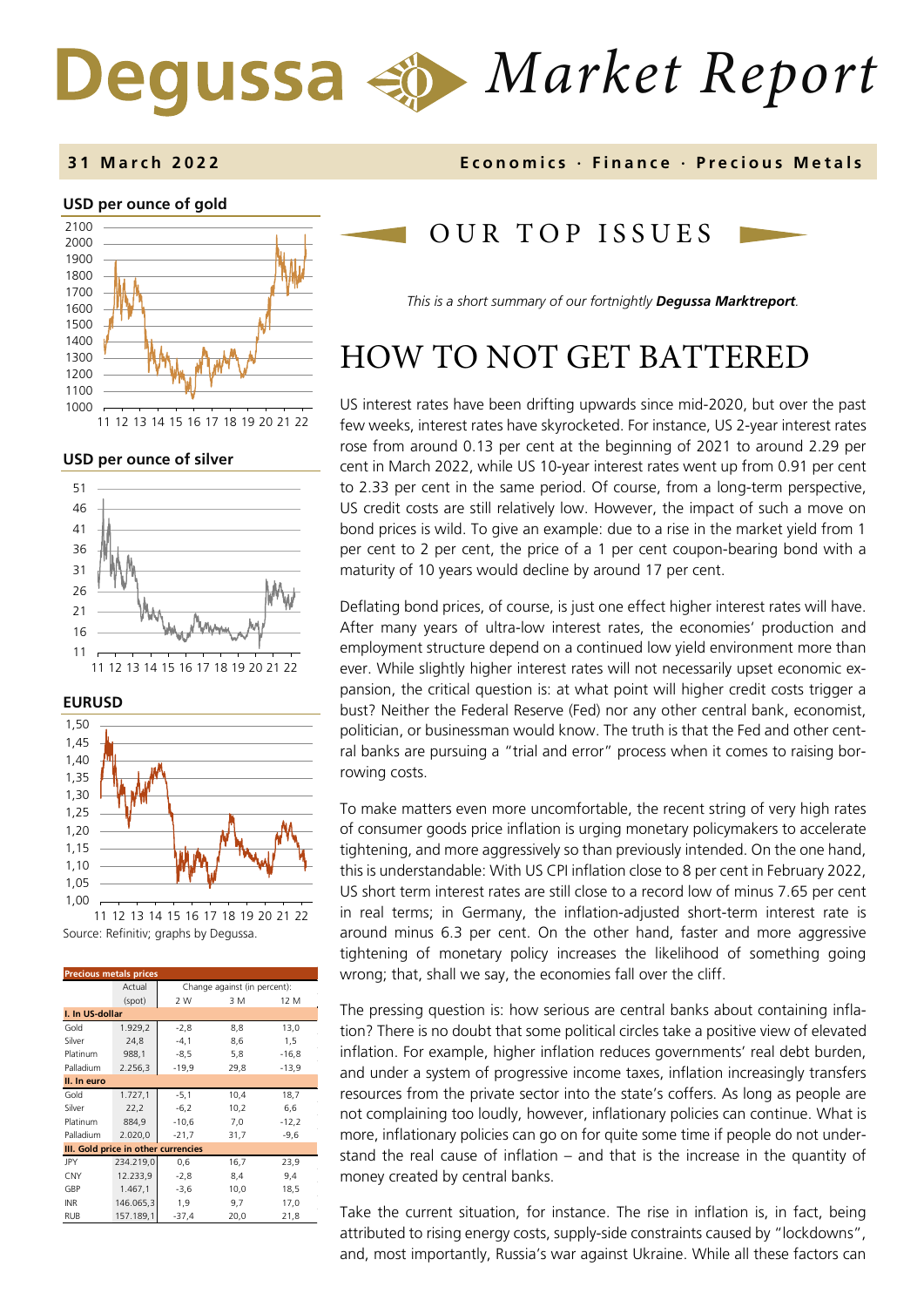#### **Precious metal prices (USD/oz), last seven years**



Source: Refinitiv; graphs Degussa.

and do contribute to raising some goods prices, it is actually central banks' drastic increase in the quantity of money that makes the "negative goods price shocks" translate into inflation – i.e. a sustained rise in goods prices across the board. If the general public believes that "extraordinary factors" beyond central bank control are the cause of inflation, then monetary policymakers may well continue with their inflation policy for longer.

As we have pointed out in previous reports, we remain sceptical that central banks mean business when it comes to reducing inflation. Of course, they will continue to raise interest rates somewhat. But they are unlikely to be able to raise interest rates to a level that sufficiently reduces money supply growth and brings inflation back to around 2 per cent for the foreseeable future. From this perspective, elevated inflation is very likely here to stay. At the same time, central banks will do their best to maintain market expectations that the tightening cycle has just begun, lest inflation expectations spiral out of control.

A lot can go wrong along this path. As noted earlier, policymakers could inadvertently crush the economies. Or the series of "negative price shocks" will continue, further dramatizing the already serious inflation problem and eventually forcing central banks to trigger a deep recession to curb inflation. Against this backdrop of quite unfavourable scenarios, the investor might ask: how not to get battered? If one agrees that elevated inflation will persist and that central banks are unlikely to bring real interest rates back into positive territory, keeping money balances and bonds (buy-and-hold) would not be prudent. What about stocks then?

Times of high inflation tend to be difficult for many firms. However, some of them (but unfortunately not all!) should be able to weather even an "inflationary storm". And as long as real interest rates remain below zero, monetary conditions should remain favourable for stock markets. What is more, holding physical gold and silver is also an option for the investor seeking protection against inflation and the economic as well as political discontinuities it may cause. In other words, to avoid getting battered by inflation, you should have at least some physical gold and silver in your portfolio. This is not the only possible remedy, but it is a timetested escape route when the debasement of the purchasing power of official currencies is gaining momentum.

\*\*\*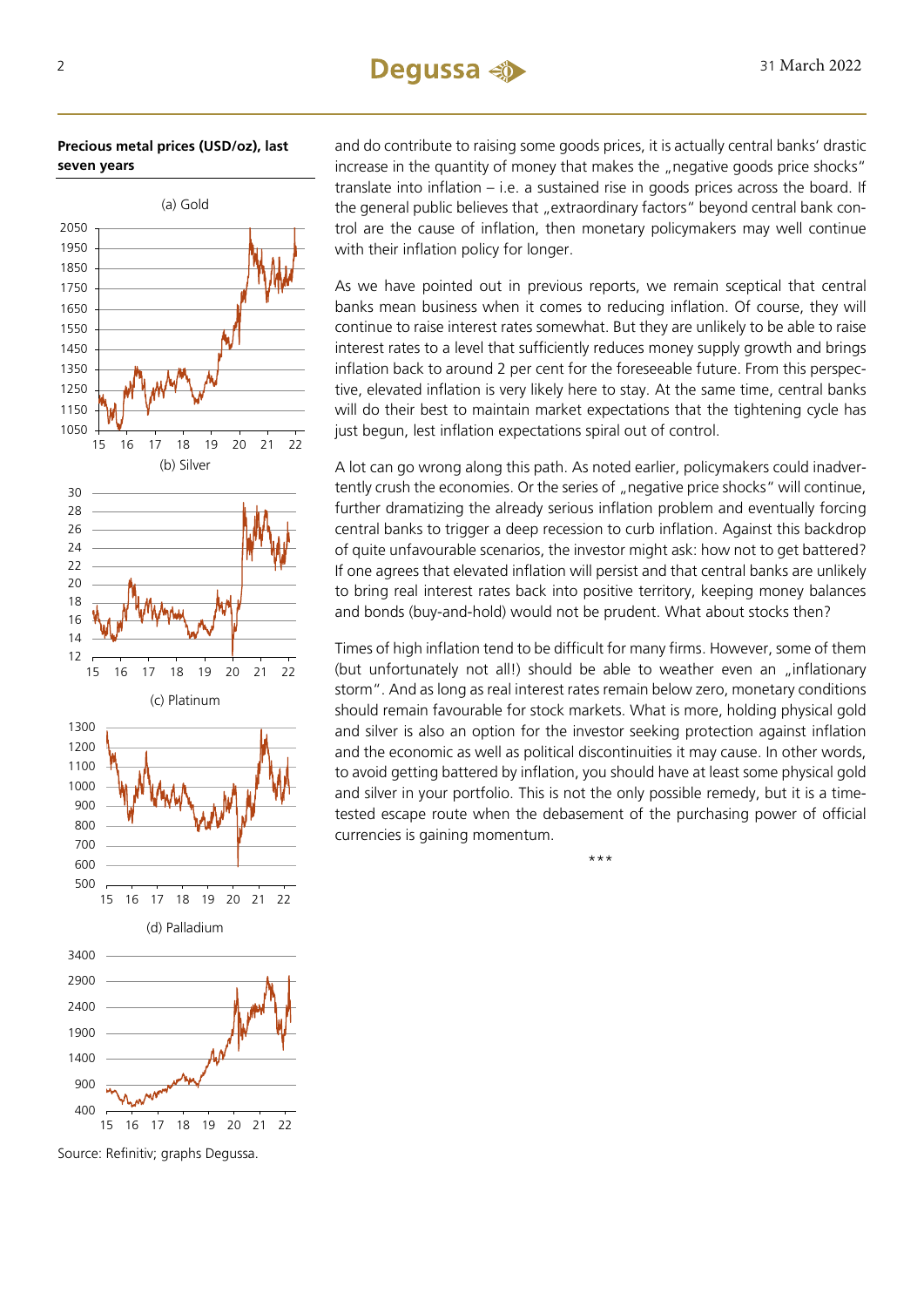### PRECIOUS METALS PRICES

**In US-Dollar per ounce**

|                                            | Gold<br><b>Silver</b><br>Platinum |                    |                      | Palladium          |                     |                    |                      |                   |
|--------------------------------------------|-----------------------------------|--------------------|----------------------|--------------------|---------------------|--------------------|----------------------|-------------------|
| I. Actual                                  | 1928,1                            |                    | 24,7                 |                    | 984,2               |                    | 2257,7               |                   |
| II. Gliding averages                       |                                   |                    |                      |                    |                     |                    |                      |                   |
| 10 days                                    |                                   | 1936,8             | 25,1                 |                    | 1012,0              |                    | 2421,8               |                   |
| 20 days                                    |                                   | 1953,2             | 25,3                 |                    | 1044,3              |                    | 2593,0               |                   |
| 50 days                                    | 1892,7                            |                    | 24,3                 |                    | 1044,7              |                    | 2439,6               |                   |
| 100 days                                   | 1850,0                            |                    | 23,7                 |                    | 1010,0              |                    | 2163,3               |                   |
| 200 days                                   | 1818,8                            |                    | 24,0                 |                    | 1018,6              |                    | 2252,7               |                   |
|                                            |                                   |                    |                      |                    |                     |                    |                      |                   |
| III. Estimates for end 2022                | 2100                              |                    | 28,2                 |                    | 1175                |                    | 2261                 |                   |
| (1)                                        |                                   | 9                  |                      | 14                 | 19                  |                    |                      | 0                 |
| <b>Band width</b><br>(1)                   | Low<br>1700<br>$-12$              | High<br>2280<br>18 | Low<br>21,0<br>$-15$ | High<br>31,0<br>25 | Low<br>830<br>$-16$ | High<br>1280<br>30 | Low<br>1650<br>$-27$ | High<br>2400<br>6 |
| V. Annual averages<br>2019<br>2020<br>2021 | 1382<br>1753<br>1804              |                    | 16,1<br>20,2<br>25,5 |                    | 862<br>878<br>1095  |                    | 1511<br>2180<br>2422 |                   |

| In Euro per ounce                          |                                         |                      |                    |                                           |                                              |  |
|--------------------------------------------|-----------------------------------------|----------------------|--------------------|-------------------------------------------|----------------------------------------------|--|
|                                            | Gold                                    | <b>Silver</b>        |                    | Platinum                                  | Palladium                                    |  |
| I. Actual                                  | 1725,6                                  | 22,1                 |                    | 880,8                                     | 2020,5                                       |  |
| II. Gliding averages                       |                                         |                      |                    |                                           |                                              |  |
| 10 days                                    | 1753,5                                  | 22,8                 |                    | 916,2                                     | 2192,8                                       |  |
| 20 days                                    | 1774,5                                  | 23,0                 |                    | 948,8                                     | 2356,3                                       |  |
| 50 days                                    | 1692,9                                  | 21,8                 |                    | 934,1                                     | 2183,4                                       |  |
| 100 days                                   | 1644,7                                  | 21,1                 |                    | 897,8                                     | 1925,1                                       |  |
| 200 days                                   | 1583,9                                  | 20,8                 |                    | 886,4                                     | 1959,4                                       |  |
| III. Estimates for end 2022<br>(1)         | 1944<br>13                              |                      |                    | 1088<br>23                                | 2093<br>$\sqrt{4}$                           |  |
| <b>Band width</b><br>(1)                   | High<br>Low<br>1573<br>2110<br>-9<br>22 | Low<br>19,4<br>$-12$ | High<br>28,7<br>30 | High<br>Low<br>760<br>1180<br>$-14$<br>34 | High<br>Low<br>1520<br>2220<br>$10$<br>$-25$ |  |
| V. Annual averages<br>2019<br>2020<br>2021 | 1235<br>1535<br>1519                    | 14<br>18<br>21       |                    | 770<br>769<br>921                         | 1350<br>1911<br>2035                         |  |

Source: Refinitiv; calculations and estimates Degussa. Numbers are rounded.

 $(1)$  On the basis of actual prices.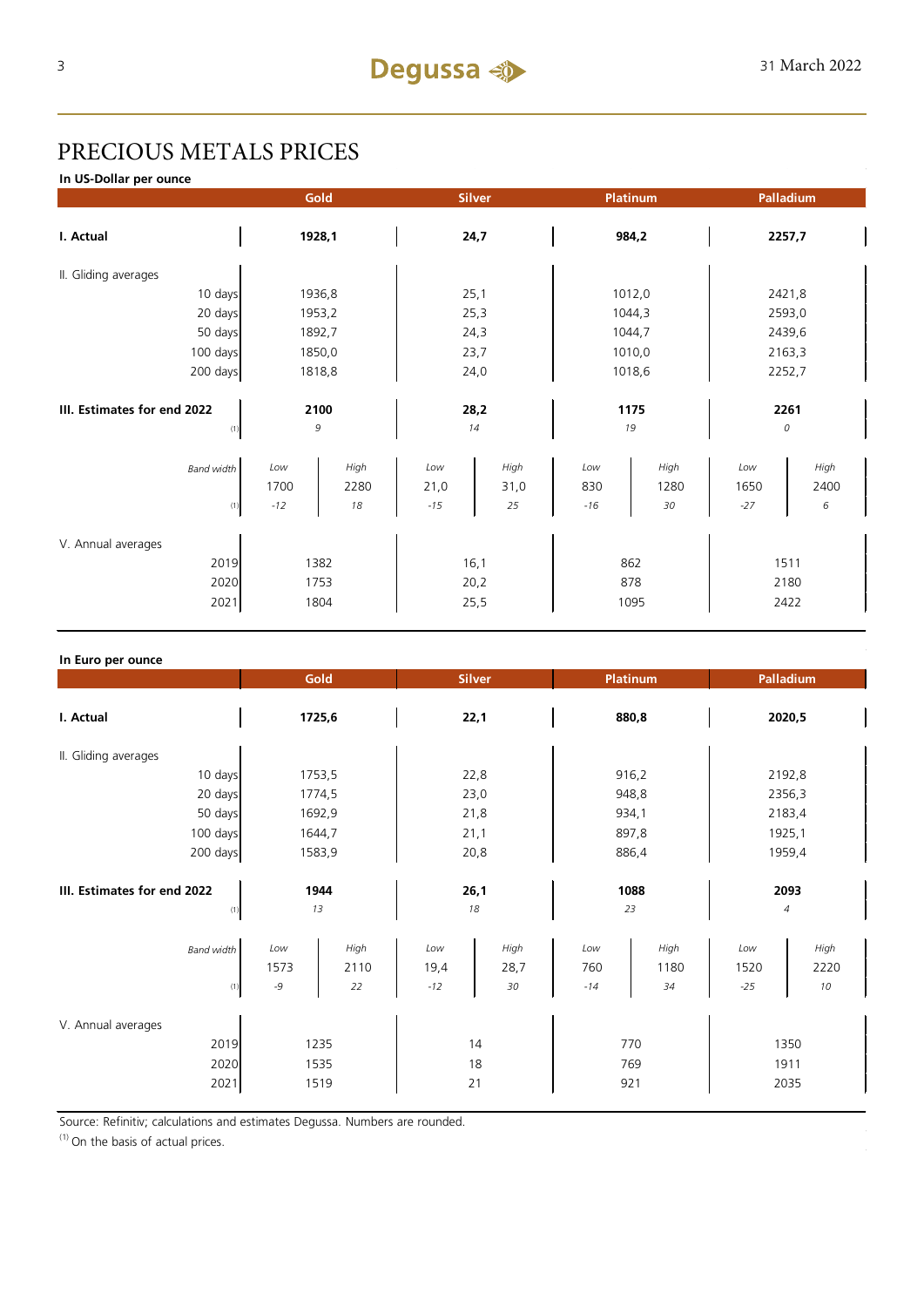### BITCOIN, PERFORMANCE OF VARIOUS ASSET CLASSES

#### **Bitcoin in US dollars**



Source: Refinitiv; graph by Degussa.

#### **Performance of stocks, commodities, FX and bonds**

(a) In national currencies (b) In euro



Japan

|                            | $-80$ | $-60$   | $-40$ | $-20$  | 0 | 20  | 40   |
|----------------------------|-------|---------|-------|--------|---|-----|------|
| S&P 500                    |       |         |       | $-1,6$ |   |     |      |
| Nasdag                     |       |         |       | $-5,9$ |   |     |      |
| Euro STOXX 50              |       |         |       | $-2,0$ |   |     |      |
| <b>FTSE 100</b>            |       |         |       |        |   | 1,7 |      |
| <b>DAX</b>                 |       |         |       | $-7,6$ |   |     |      |
| Swiss MI                   |       |         |       | $-4,0$ |   |     |      |
| Nikkei                     |       |         |       | $-7,0$ |   |     |      |
| Hang Seng                  |       |         |       | $-3,8$ |   |     |      |
| Bovespa                    |       |         |       |        |   |     | 30,6 |
| Russia                     |       | $-37,6$ |       |        |   |     |      |
| CRB Index                  |       |         |       |        |   |     | 31,5 |
| Gold                       |       |         |       |        |   | 7,3 |      |
| Silver                     |       |         |       |        |   | 8,2 |      |
| Crude oil                  |       |         |       |        |   |     | 33,8 |
| <b>EURUSD</b>              |       |         |       | $-1,8$ |   |     |      |
| <b>EURJPY</b>              |       |         |       |        |   | 3,6 |      |
| <b>EURGBP</b>              |       |         |       |        |   | 1,1 |      |
| <b>EURCHF</b>              |       |         |       | $-0,6$ |   |     |      |
| <b>USDCAD</b>              |       |         |       | $-1,1$ |   |     |      |
| <b>USDGBP</b>              |       |         |       | $-2,9$ |   |     |      |
| <b>USDJPY</b>              |       |         |       |        |   | 5,5 |      |
| US gov't bond 7 - 10 yrs   |       |         |       | $-4,3$ |   |     |      |
| US gov't bond 1 - 3 yrs    |       |         |       | $-0,7$ |   |     |      |
| Euro gov't bond 7 - 10 yrs |       |         |       | $-5,7$ |   |     |      |
| Euro gov't bond 1 - 3 yrs  |       |         |       | $-1,0$ |   |     |      |
| UK gov't bond 7 - 10 yrs   |       |         |       | $-5,1$ |   |     |      |
| UK gov't bond 1 - 3 yrs    |       |         |       | $-2,4$ |   |     |      |
| apan gov't bond 7 - 10 yrs |       |         |       | $-4,7$ |   |     |      |
| Japan gov't bond 1 - 3 yrs |       |         |       | $-3,7$ |   |     |      |
|                            |       |         |       |        |   |     |      |

Source: Refinitiv; calculations by Degussa.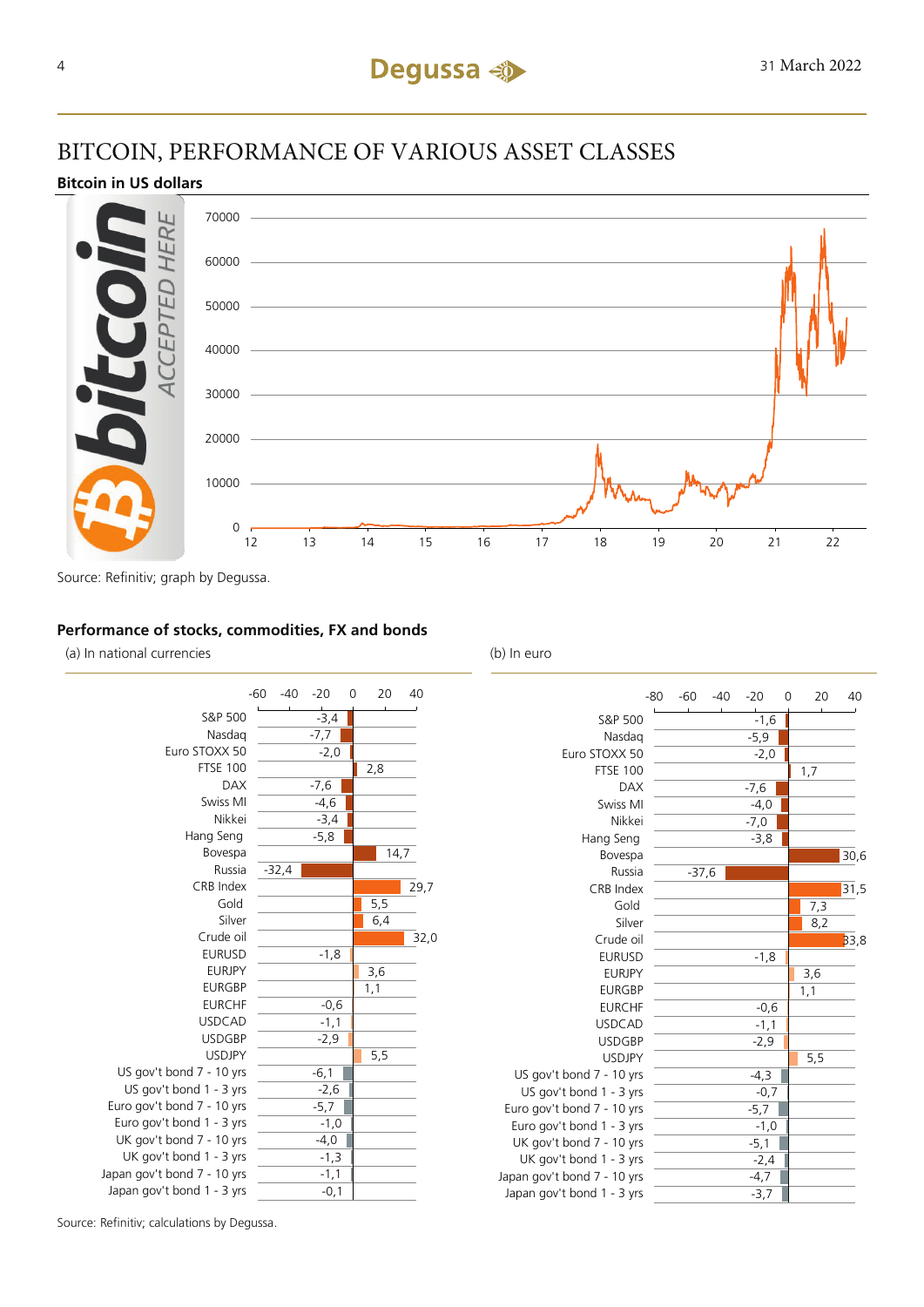### **Articles in earlier issues of the** *Degussa Market Report*

| <i><b>Issue</b></i> | Content                                                                                    |
|---------------------|--------------------------------------------------------------------------------------------|
| 31 March 2022       | How Not To Get Battered                                                                    |
| 17 March 2022       | There is no Return to Normality. The Case for Gold and Silver                              |
| 3 March 2022        | Gold: Too Low For Too Long                                                                 |
| 17 February 2022    | The Inflation beast is bigger than you think it is                                         |
| 3 February 2022     | The Bigger Gold Picture                                                                    |
| 20 Januar 2022      | Outlook for Gold and Silber brighter than you think it is                                  |
| 16 December 2021    | Welcome to a new chapter in the boom-and-bust-drama                                        |
| 2 December 2021     | Inflation Is Not Temporary But Here To Stay                                                |
| 18 November 2021    | The Case Against Gold And Silver. Revisited                                                |
| 4 November 2021     | Stagflation Is Rearing Its Ugly Head                                                       |
| 21 October 2021     | At A Crossroads. It Is Time For Gold And Silver                                            |
| 7 October 2021      | Here Comes The Inflation Beast                                                             |
| 23 September 2021   | Evergrande: China's Potential 'Lehman moment'?                                             |
| 8 September 2021    | It All Depends On The Fed's 'Safety Net'                                                   |
| 26 August 2021      | Our Money Gets Thrown Under The Bus                                                        |
| 12 August 2021      | The Crime of 1971                                                                          |
| 29 July 2021        | Gold And The Market Fear That Is Not                                                       |
| 15 July 2021        | Gold and the Monetary Policy Empire of Deception                                           |
| 1 July 2021         | Investors believing the impossible, making the price of gold falter                        |
| 17 June 2021        | Gold Against Neglected Risks                                                               |
| 2 June 2021         | Gold And Inflation                                                                         |
| 20 May 2021         | The Price Correction In The Crypto Space Is Not The End                                    |
| 6 May 2021          | The Dark Side of the Yield Curve Control Policy                                            |
| 22 April 2021       | Bitcoin and the Golden Opportunity                                                         |
| 8 April 2021        | On Precious Metal 2021 Price Forecasts                                                     |
| 25 March 2021       | Money Matters For Gold And Silver Prices                                                   |
| 11 March 2021       | Interest Rates are to the Price of Gold What Gravity is to the Apple                       |
| 25 February 2021    | The Dangers Of Digital Central Bank Money                                                  |
| 11 February 2021    | Gold Is Not In Bubble Territory                                                            |
| 28 January 2021     | It Is High Time To Buy Gold And Silver                                                     |
| 14 January 2021     | The Great Gold And Silver Bull Market Is On                                                |
| 17 December 2020    | Gold Against US-Dollar Risk. A Value Proposition                                           |
| 3 December 2020     | Keep Your Cool - And Physical Gold And Silver                                              |
| 19 November 2020    | It is Going to be Wild. Hold on to Physical Gold                                           |
| 5 November 2020     | For In Fire Gold Is Tested                                                                 |
| 22 October 2020     | The Policy of Inflating Everything, Not Only The Price Of Gold                             |
| 8 October 2020      | President Trump Is Good For Gold, Or Isn't He?                                             |
| 24 September 2020   | Get Physical With Gold                                                                     |
| 10 September 2020   | The Inflation Threat And The Case For Gold                                                 |
|                     | The Dequese Marktroport (German) and the Dequese Market Penert (English) are available at: |

The Degussa Marktreport (German) and the Degussa Market Report (English) are available at: **www.degussa-goldhandel.de/de/marktreport.aspx**.